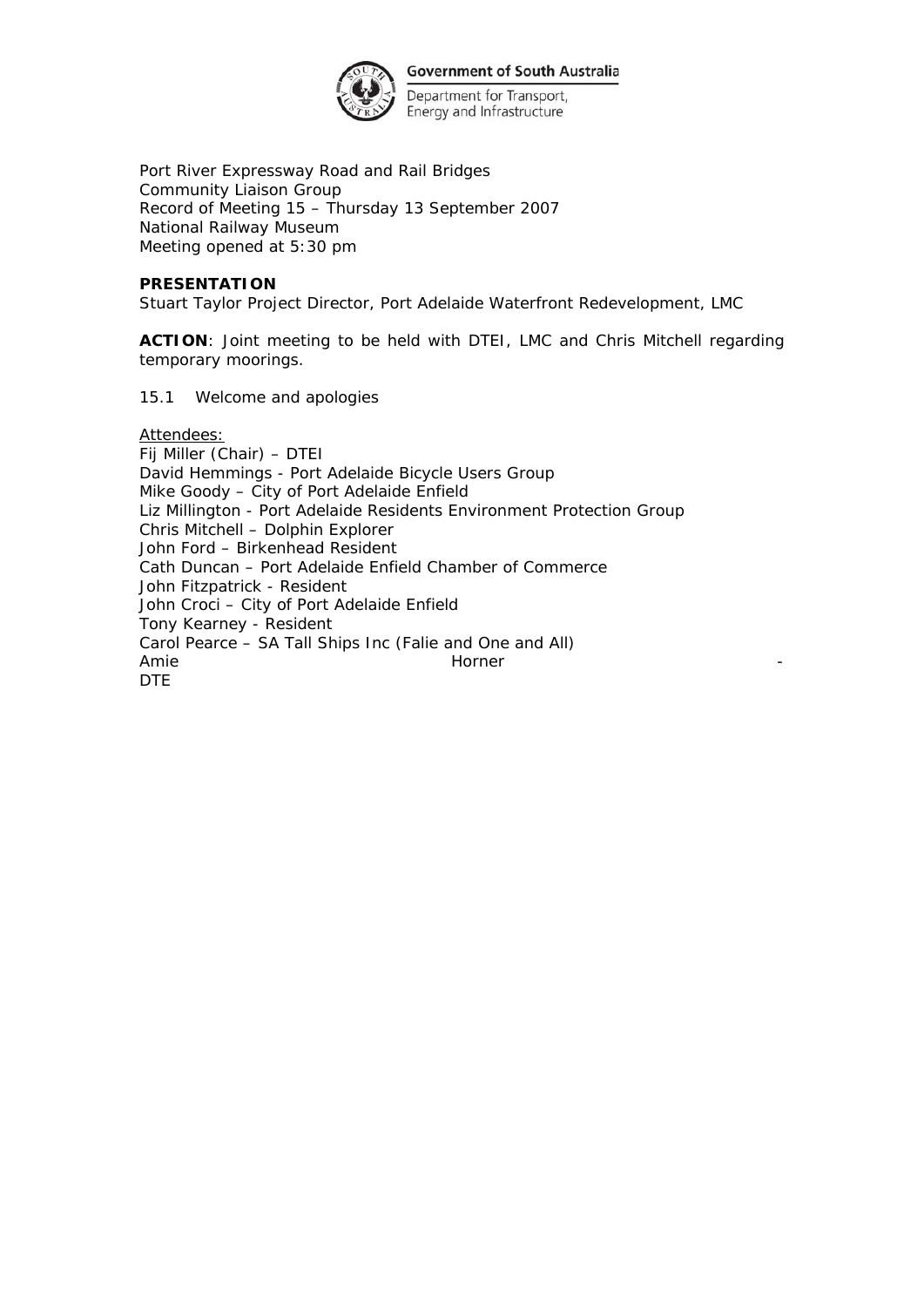

Department for Transport, Energy and Infrastructure



### **Government of South Australia**

Department for Transport, Energy and Infrastructure

#### **Meeting No. 16 Venue:** Port Adelaide Sailing Club, Access off of Willochra Street, Largs North **Date:** Thursday 1 November 2007 **Time:** 5:30 pm to 7:30 pm

**NOTE:** The Port Adelaide Sailing Club has been relocated from Jenkins Street to Marina Adelaide, Willochra Street, Largs North

# *GUEST SPEAKER*

Members of the PRExy event management team will be introduced to the group and will facilitate a discussion around the group's ideas for the event.

## *AGENDA*

- 16.1 Welcome and apologies
- 16.2 Previous Minutes
- 16.3 Business arising
	- 16.3.1 Steve Woodrow to inform Adam Montroy of the approach to temporary mooring facilities around PRExy Bridges
	- 16.3.2 Matt Allan to review the availability of advance warning signs on St Vincent Street.
	- 16.3.3 DTEI to consider providing the CLG with the terms of reference for the review group for their consideration and comment. DTEI to also consider CLG representation on this group.
	- 16.3.4 DTEI to report to John Ford regarding the planned use for cyclists on the Birkenhead Bridge.
	- 16.3.5 Matt Allan to arrange a meeting with Chris Mitchell, John Bradley and Brian Pederson to discuss obstructions in the navigational channel
	- 16.3.6 Joint meeting to be held with DTEI, LMC and Chris Mitchell regarding temporary moorings.
- 16.4 Contractor update
	- 16.4.1 Bridge Construction
	- 16.4.2 Roadworks
	- 16.4.3 River closure
	- 16.4.4 Noise attenuation process
	- 16.4.5 Public Art
- 16.5 Community Relations
	- 16.5.1 Bridge Opening Regime
	- 16.5.2 Project Completion ideas for CLG celebration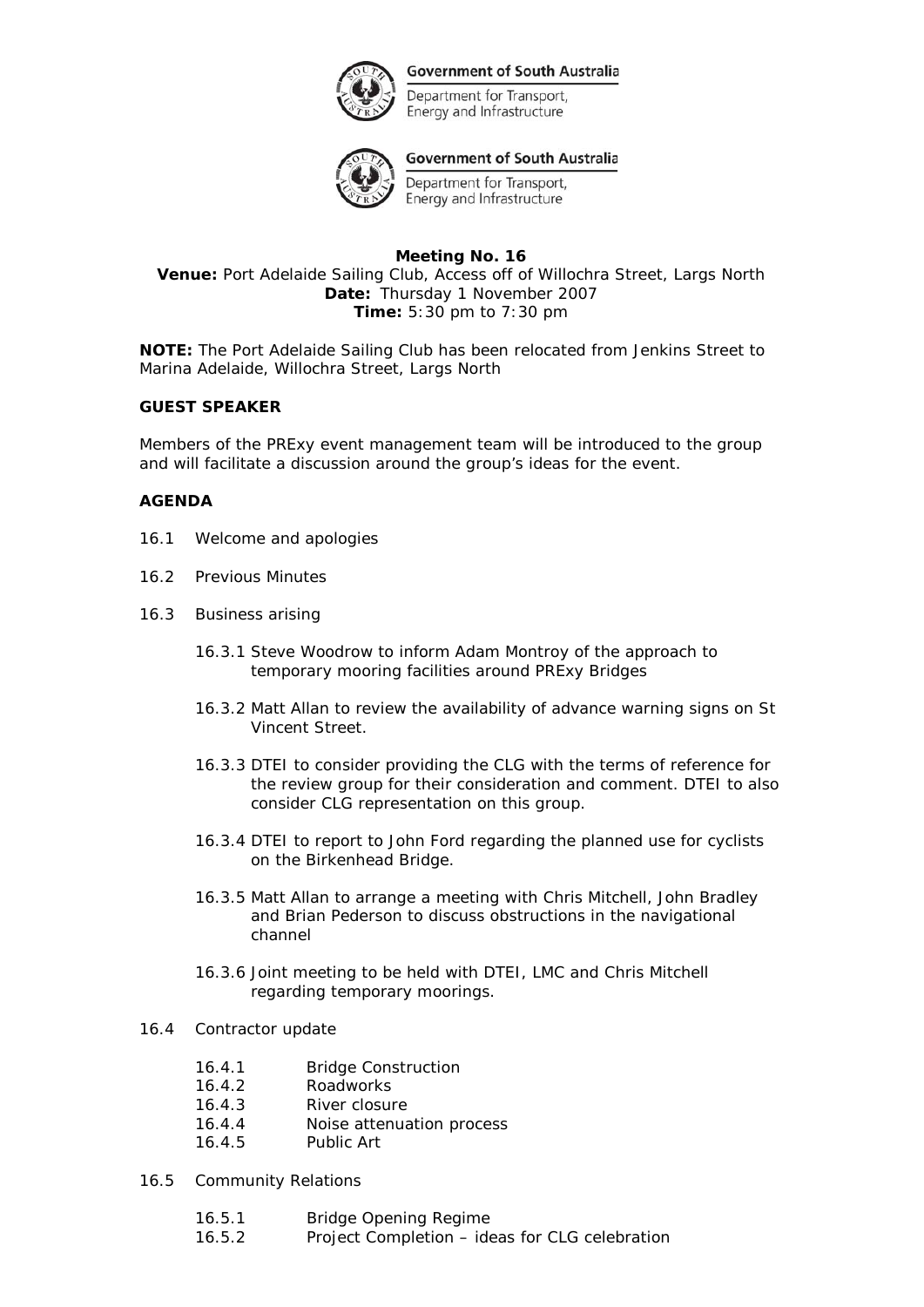

Department for Transport, Energy and Infrastructure

I Karina Loxton - DTEI David Bartlett - DTEI Matt Allan – Abigroup Contractors Pty Ltd Bernie Auricht – Abigroup Contractors Pty Ltd

Apologies: Adam Montroy – Resident Kristine Peters - Todd Street Business Chambers Lyn Hay - Todd Street Business Chambers Peter Gold – DTEI Steve Woodrow – DTEI

- 15.2 Minutes of previous meeting
	- 15.2.1 The group passed the record of the previous meeting held on 2 August 2007 as true and correct.
- 15.3 Business Arising Update of actions:
	- 15.3.1 Matt Allan to confirm the condition of the pavement on Victoria Road.

Matt Allan advised that work to improve the road condition would be undertaken in the near future.

15.3.2 Amie Horner to determine the entitlement of the house opposite the park on the corner of Hargrave Street and Victoria Road for noise attenuation treatment.

> Amie Horner confirmed that a letter has been sent to the resident regarding entitlement to noise attenuation. DTEI will meet with the resident in the near future.

15.3.3 Steve Woodrow to inform Adam Montroy of the approach to temporary mooring facilities around PRExy Bridges.

Ongoing action

15.3.4 Abigroup to investigate signage on Birkenhead Bridge for the one lane closure on Nelson Street

Matt Allan said that the current signage placement adheres to statutory requirements in respect to speed and distance. Abigroup discovered that signage is being removed and are endeavouring to be more vigilant in monitoring the signage.

**Action:** Matt Allan to review the availability of advance warning signs on St Vincent Street.

15.4 Contractor report

Matt Allan provided an update on construction activities to date**:**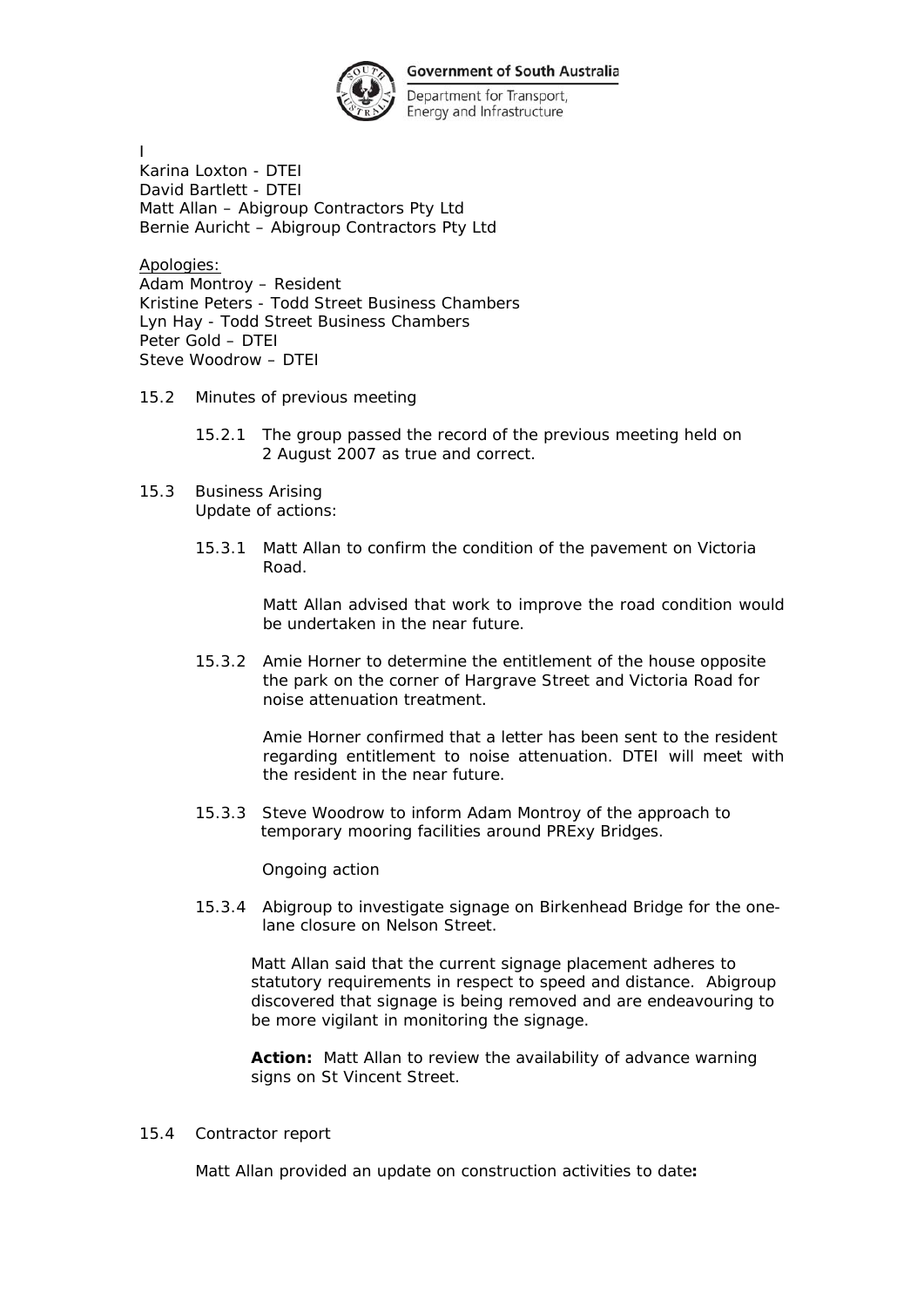

Department for Transport, Energy and Infrastructure

# 15.4.1 Bridge Construction

 The approaches to the bridges, at both embankments, are now complete. Works are slow as highly technical works are completed over the next several months. Works will then accelerate to get the Rail Bridge to the point at which it can open.

 Tony Kearney enquired on the progress of a proposal to close the Port River to over-height vessels. Matt Allan outlined the difficulties in completing the works when a bridge span is missing. The road bridge girders will be delivered within the next six weeks and then a solid block of two months closure could see considerable advancement on construction. The proposal is not public information as it is still under discussion and key stakeholders need to be engaged. A consultation process is being developed.

 David Bartlett explained that DTEI and Abigroup need to develop the best possible solution which doesn't adversely impact on relevant stakeholders and their businesses.

## 15.4.2 Roadworks

 Eastern project site road works are progressing well. With regard to the western project site, the community was advised that works were originally to be completed within a 10 week process. Abigroup has had difficulties with the level of the rail line on Nelson Street, drainage and public safety during the works. As such, these works have taken longer than expected and will take several more months to complete. Abigroup and DTEI are discussing a number of options for these required works.

### 15.4.3 Noise Attenuation

 Bernie Auricht reported that the process is progressing well. Individual contracts are being prepared by Crown Law for distribution to involved parties by mid October 2007.

### 15.4.4 Planned River Closures

 Matt Allan advised that Abigroup are working with DTEI to discuss the possibility of closing the river to over-height vessels for an extended period in order to accelerate the construction program. DTEI will then consider this proposal. The closure would only occur after the relocation of the Port Adelaide Sailing Club and the tuas.

 Tony Kearney commented that this proposal is different to what was originally proposed.

 David Bartlett advised that the proposal is different and is not what is outlined in the contract, in terms of allowances for river closures. David explained that this was one option being considered to expedite construction completion and advised that that no decision has been made regarding any such closure. He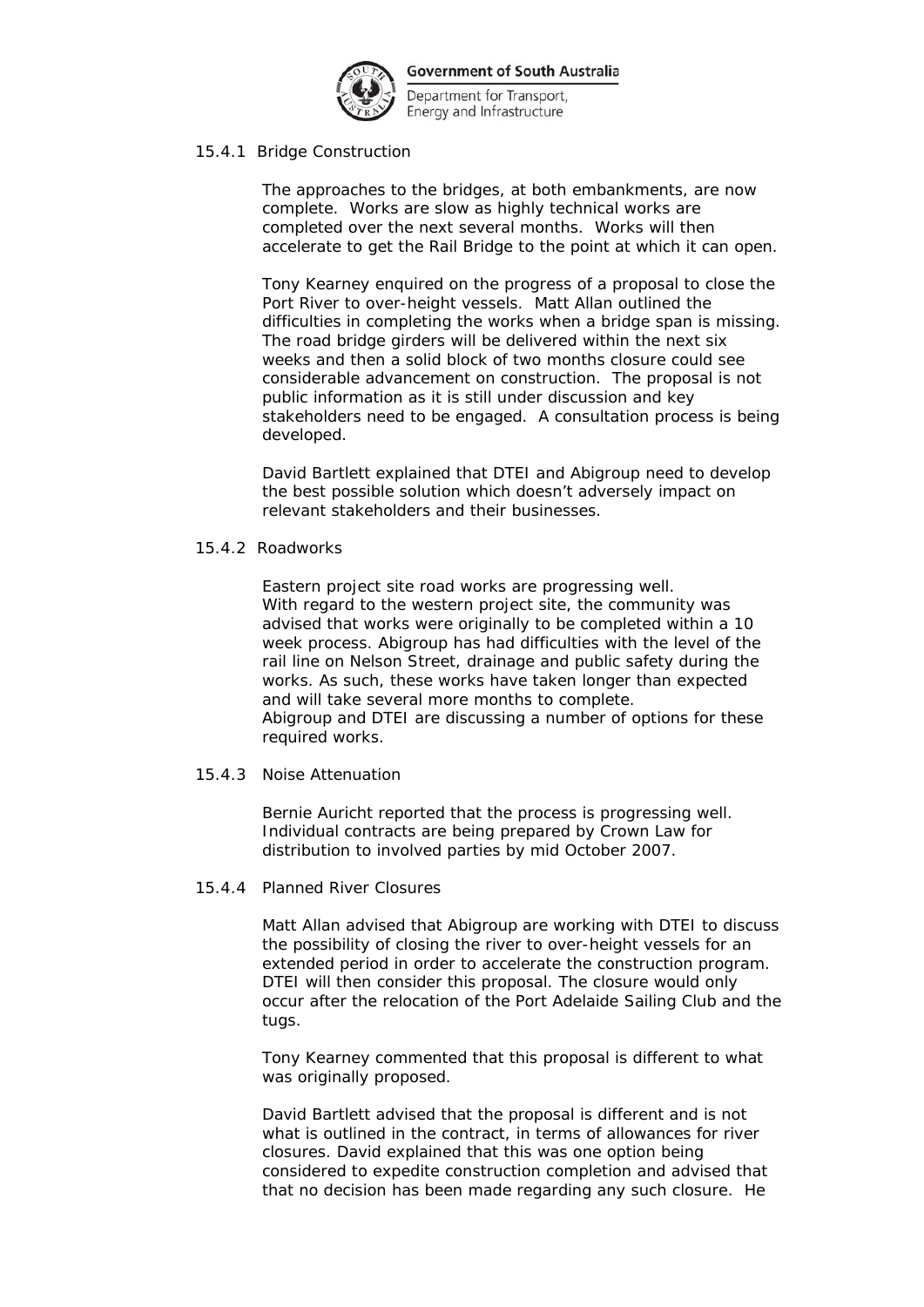

Department for Transport, Energy and Infrastructure

 stressed that the decision will not be taken lightly – requiring consultation with all affected parties.

15.4.5 Status of landscaping and urban design

 The public art contract has been let to Marijana Tadic. Preliminary works are now progressing.

- 15.5 Community Relations Update
	- 15.5.1 Opening Celebrations Karina Loxton. The initial plans for the opening celebration include a Sunday family day event that may involve a symbolic passage of road, rail and marine users.
	- 15.5.2 Bridge Opening Regime Karina Loxton

 A second series of consultations have been completed with freight and marine stakeholders. The proposed regime (pending approval by the Commissioner of Highways and noting by Minister for Transport) will see 2 openings per day on weekdays and 3 openings on the weekend (and public holidays) with an additional opening during daylight savings. A review will then take place several months after the completion of the project. It is recommended that a CLG representative take part in this review process.

**ACTION:** DTEI to consider providing the CLG with the terms of reference for the review group for their consideration and comment. DTEI to also consider CLG representation on this group.

- 15.5.3 Communication Strategy Karina Loxton. The Communications Strategy for the bridge opening regime and user education has been completed. This strategy includes user protocols on the opening regime. As part of this strategy communication materials that address the education of the community on aspects such as changed road networks will be developed. These materials will be presented to the CLG for comment before release. An advertising campaign is proposed for the local Messenger newspaper and the Sunday Mail.
- 15.5.4 Project Completion Amie Horner. The CLG was requested to provide Amie Horner, at subsequent meetings, with ideas for a project completion celebration.

 John Ford enquired about a response to the recent article in the Portside Messenger regarding project completion. Amie Horner advised that the PRExy project team and Abigroup are disappointed with the way in which the project was reported in the Portside Messenger and indicated that new completion dates will be communicated in future outreach materials and announcements. DTEI does not generally respond to misrepresentations in the media.